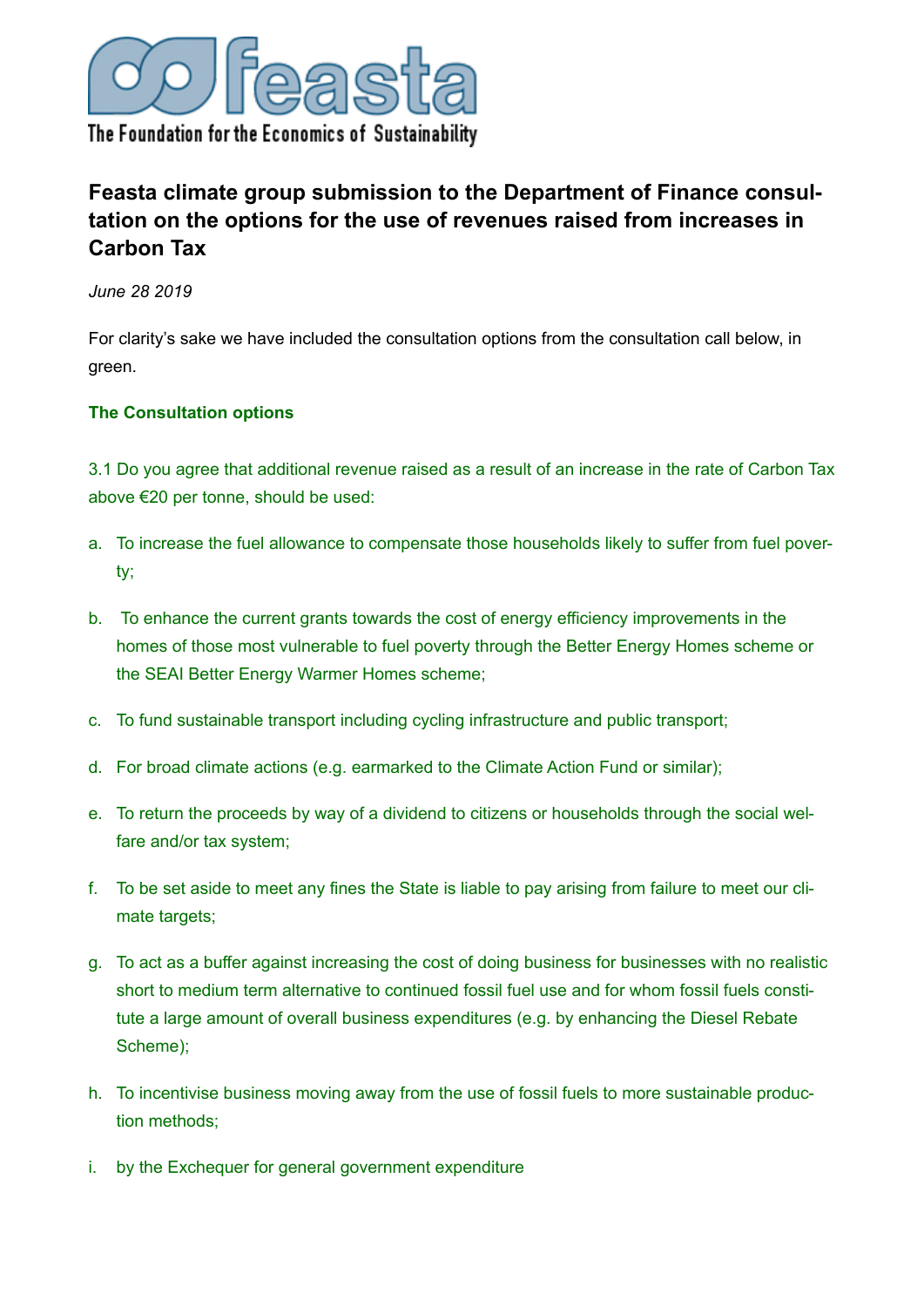## **Response:**

We are glad that the Department of Finance is seeking out public opinion on this important issue (and we note that the Swedish government's collaborative approach to developing its carbon tax has probably contributed to the tax's political success in Sweden<sup>[1](#page-1-0)</sup>.)

<span id="page-1-3"></span>Our preference is for **option (e)**, as we believe it would ensure, in a transparent manner, that those who use greater-than-average amounts of fossil fuels are systematically compensating everyone else and helping to relieve financial pressure on low-income households.

Several of the other listed options would also help to address this issue, but evidence from existing carbon tax programmes elsewhere and economic modelling suggests that option (e) would do so in the most rigorous and efficient way<sup>[2](#page-1-1)</sup>.

<span id="page-1-4"></span>Also, it should be borne in mind that some of the options listed, such as infrastructure development, retrofitting and incentivising business to move towards sustainable production methods, fall under the rubric of general economic development in Ireland. We believe that their funding should therefore not depend on a carbon fee, which by nature has a 'sell-by date' and is variable. This is discussed further below.

Moreover, option (e) best reflects the fact that the atmosphere is a common pool resource. Distributing the revenue from a carbon fee or tax as 'carbon cheques' corresponds with the principle that a clean atmosphere is our collective responsibility and right.

Please note, however, that we believe a number of important specifications are necessary to ensure that option (e) will be effective both in achieving emissions cuts and in protecting those suffering from fuel poverty and other problems associated with limited access to fossil fuel.

<span id="page-1-5"></span>These specifications are listed below<sup>[3](#page-1-2)</sup>, followed by some more general comments regarding this consultation call.

## *Specifications for carbon fee allocation and management*

#### **1. Per-capita allocation**

We believe the dividend should be allocated to citizens and legal residents rather than households. (A smaller allocation could be made to children.) Allocating it to households could significantly pe-

<span id="page-1-0"></span><sup>&</sup>lt;sup>[1](#page-1-3)</sup> "Review: Developing a just carbon tax for Ireland", ed. Dr. Cara Augustenborg , UCD, March 2019, p19

<span id="page-1-1"></span>[<sup>2</sup>](#page-1-4) ibid, p17-18

<span id="page-1-2"></span><sup>&</sup>lt;sup>[3](#page-1-5)</sup> These recommendations are adapted from our submission to the JOCCA on January 19 2019.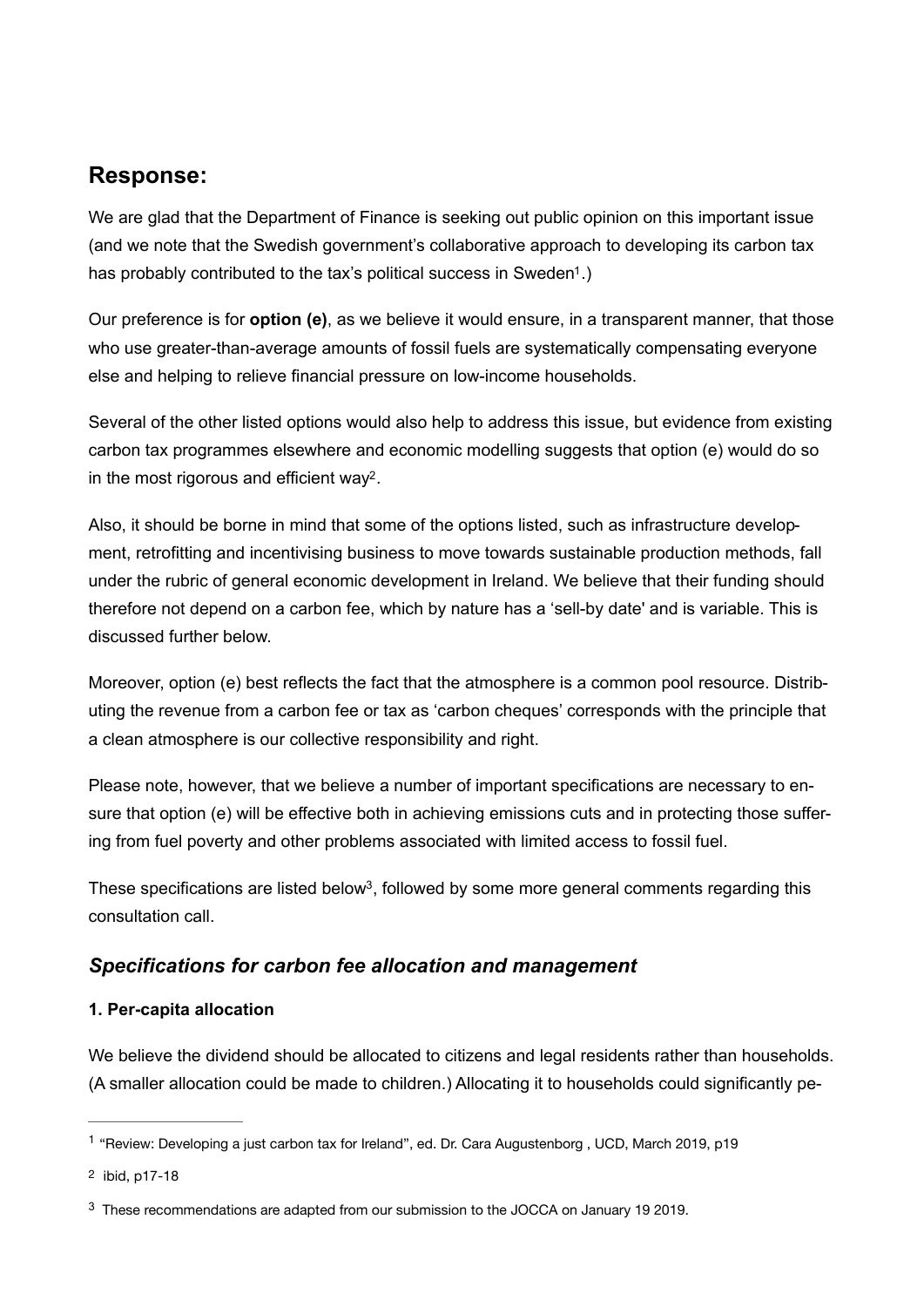nalise larger households in favour of smaller ones, and might even encourage a further atomisation of living arrangements in Ireland, which is not optimal in terms of energy use (and probably not either in terms of social relations). It would also exclude the homeless.

#### **2. Limiting fossil fuel supply at the point of import or production**

The ultimate goal of any carbon pricing scheme is to help to reduce, and eventually eliminate, greenhouse case emissions. Yet, as a recent literature review by UCD environmental policy students puts it, "there is a lack of information on the correlation between…carbon pricing and its ef-fect on emission reduction"[4](#page-2-0).

<span id="page-2-4"></span><span id="page-2-3"></span>Troublingly, such research as has been carried out indicates that a slump in the overall fossil fuel price can spur an increase in emissions even where there is a relatively high carbon tax; this oc-curred in British Columbia in recent years<sup>[5](#page-2-1)</sup>. Moreover, in a system that is purely price-based, wealthy climate skeptics can continue to purchase and use as much fossil fuel as they wish, since they have the means to do so.

<span id="page-2-5"></span>One can attempt to offset the effects of a slump in fossil fuel price by increasing the carbon fee level, but this requires a certain amount of guesswork as to what level of price increase is likely to trigger the 'correct' emissions reduction, and would necessarily be reactive. Given the degree of risk we are facing with regard to the climate and the relatively short time-frame which we have in which to act - and the noticeable failure of any country so far (even Sweden<sup>6</sup>) to actually achieve significant and lasting fossil-fuel-derived emissions reductions - we believe it important to introduce a more direct policy instrument, namely, imposing a firm limit on the introduction of fossil fuels to the Irish economy.

The existing Irish carbon tax framework could be modified to address this challenge by converting the existing tax system (in which the fee is based on the quantity of fossil fuel that is being introduced into Ireland) to a fee system that is based on the sale of permits to fossil fuel producers and importers. The quantity of permits available would be limited and would gradually diminish from year to year. The cost of permits could be determined by auction or by some other means if that was considered more appropriate.

<span id="page-2-0"></span>[<sup>4</sup>](#page-2-3) "Review: Developing a just carbon tax for Ireland", ed. Dr. Cara Augustenborg , UCD, March 2019

<span id="page-2-1"></span><sup>5</sup> [https://www.nytimes.com/2016/03/02/business/does-a-carbon-tax-work-ask-british- columbia.html](https://www.nytimes.com/2016/03/02/business/does-a-carbon-tax-work-ask-british-columbia.html) Note the reference, about halfway through the article, to the effects of the oil price slump. Emissions in British Columbia have been trending upwards, albeit at a modest rate, since 2010: [https://www.theglobeandmail.com/canada/british-columbia/arti](https://www.theglobeandmail.com/canada/british-columbia/article-bcs-emissions-rising-figures-show-as-activists-point-finger-at/)[cle-bcs-emissions-rising-figures-show-as-activists-point-finger-at/](https://www.theglobeandmail.com/canada/british-columbia/article-bcs-emissions-rising-figures-show-as-activists-point-finger-at/)

<span id="page-2-2"></span> $6$  While Sweden's carbon tax appears to have contributed to a reduction in emissions, this seems to derive from 'low hanging fruit' in the Swedish economy and would therefore be hard both to scale up within Sweden and to replicate elsewhere, as can be discerned from a careful reading of this paper: https://www.euki.de/wp-content/uploads/2018/09/ fact-sheet-carbontax-se.pdf. Note in particular the paragraph beginning "even a high carbon tax can be ineffective at reducing emissions when abatement opportunities are very expensive," on pages 16-17. See also [https://www.thelo](https://www.thelocal.se/20190227/swedens-road-traffic-emissions-increased-in-2018-after-years-of-steady-decline)cal.se/20190227/swedens-road-traffi[c-emissions-increased-in-2018-after-years-of-steady-decline](https://www.thelocal.se/20190227/swedens-road-traffic-emissions-increased-in-2018-after-years-of-steady-decline) and an April 2019 Feasta podcast interview with Professor Clive Spash: [https://soundcloud.com/user-589284216/measuring-our-mea](https://soundcloud.com/user-589284216/measuring-our-measurements)**[surements](https://soundcloud.com/user-589284216/measuring-our-measurements)**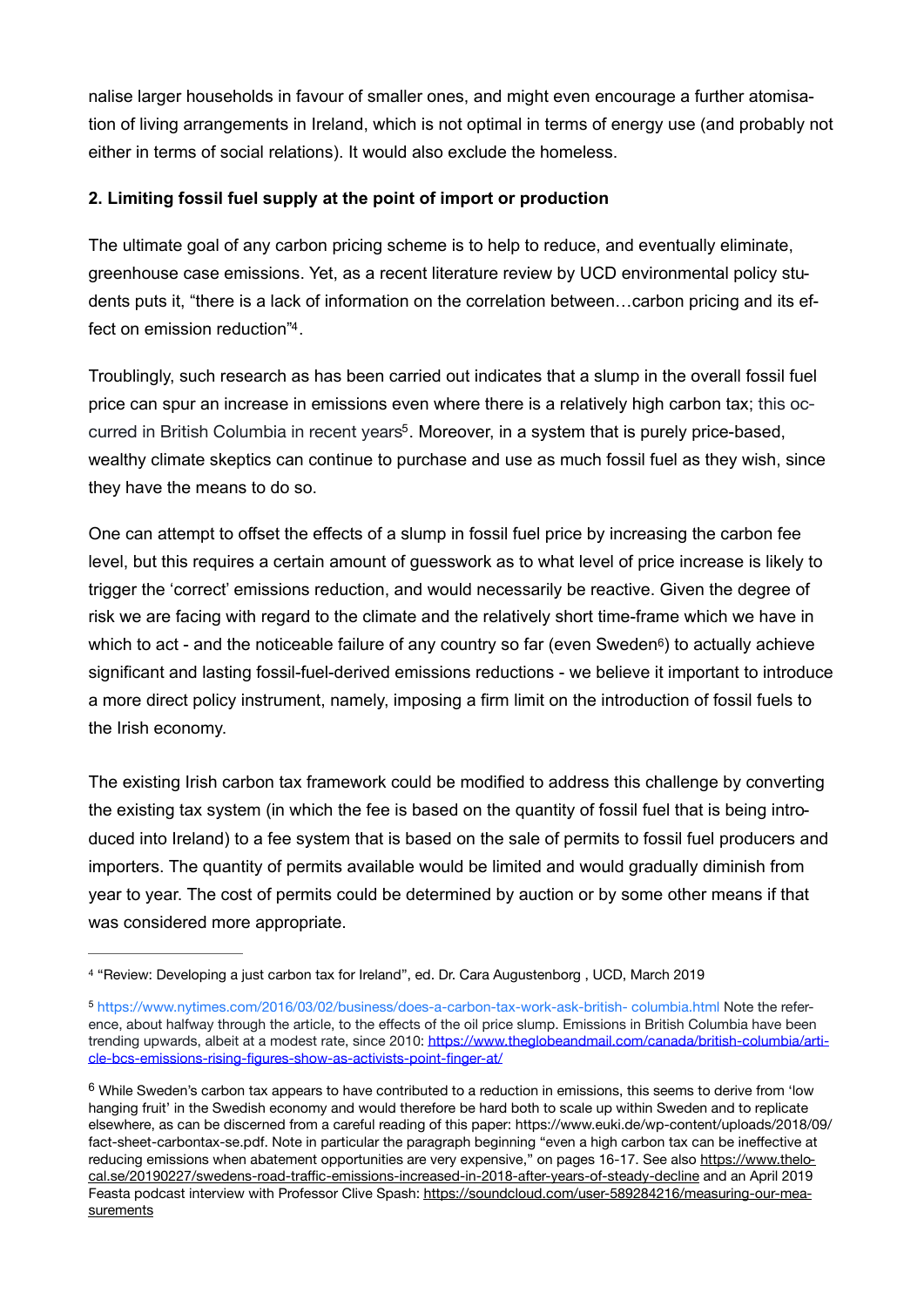This system would therefore continue to price carbon, as is currently the case, but it would also 'lock in' the gradual elimination of fossil fuel consumption over the next few decades.

It would include a limit or cap and would therefore have some similarities with the ETS, but would be far easier to administer as it would be applied 'upstream' (and it would not interfere in any direct way with the ETS).

<span id="page-3-2"></span>Imposing an absolute limit on fossil fuel imports and production would help to guarantee that the vital goal of reducing and eventually eliminating emissions from fossil fuel would be met<sup>[7](#page-3-0)</sup>. It would not be administratively daunting, as most fossil fuel originates from a handful of producers and its production and/or importation is already well-monitored; it would be a matter of making adjustments to the existing fee-based system.

Some might argue that if all goes well, fossil fuel will eventually be priced out by renewables to the extent that, after a certain point, it will simply no longer be in demand and there will be no need to 'formally' eliminate fossil fuel use. We are skeptical about this prediction because of the extremely important role that oil plays in the Irish and global economies. Transportation is still highly dependent on oil and we believe it will be impossible for renewables to fulfil the Irish economy's transport requirements without major structural changes to the economy that result in a significant decrease in overall energy use<sup>[8](#page-3-1)</sup>. Simply raising the carbon price without taking this into account could trigger an economic collapse by choking off the transport sector.

<span id="page-3-3"></span>Introducing a permit fee would ensure that price would still play an important role in the energy transition, but would not bear the bulk of responsibility for it. Such a fee could have a set or maximum price so as to prevent abrupt increases in fuel prices triggering severe economic volatility. (There may be circumstances - for example if there is high demand for fossil fuel and its market price increases abruptly - whereby the scheme would need to be extended into a rationing programme. This would be easier to introduce if fossil fuel supply was already being capped.)

#### **3. Ireland taking the lead in protecting the vulnerable and promoting climate justice**

We are glad to see that the consultation call acknowledges the importance of examining the requirements of vulnerable households and communities (section 2.5). However, we would urge the government to also look beyond Ireland when considering issues of justice in the allocation of carbon tax funds.

<span id="page-3-0"></span> $<sup>7</sup>$  $<sup>7</sup>$  $<sup>7</sup>$  It would not prevent carbon leakage, but the aim would be to expand the programme to other countries so as to ad-</sup> dress this over time; scaling up would be relatively straightforward in comparison to most other carbon-reduction schemes.

<span id="page-3-1"></span><sup>&</sup>lt;sup>8</sup> See section 1 of Feasta's recent submission on the 2019 draft national risk assessment: [http://www.feasta.org/wp](http://www.feasta.org/wp-content/uploads/2019/06/Feasta-submission-on-strategic-risk-assessment-in-Ireland-June-2019.pdf) [content/uploads/2019/06/Feasta-submission-on-strategic-risk-assessment-in-Ireland-June-2019.pdf . An added laye](http://www.feasta.org/wp-content/uploads/2019/06/Feasta-submission-on-strategic-risk-assessment-in-Ireland-June-2019.pdf)r of complexity is added by the fact that oil is becoming steadily harder to extract, but this does not detract from the argument for phasing it out gradually.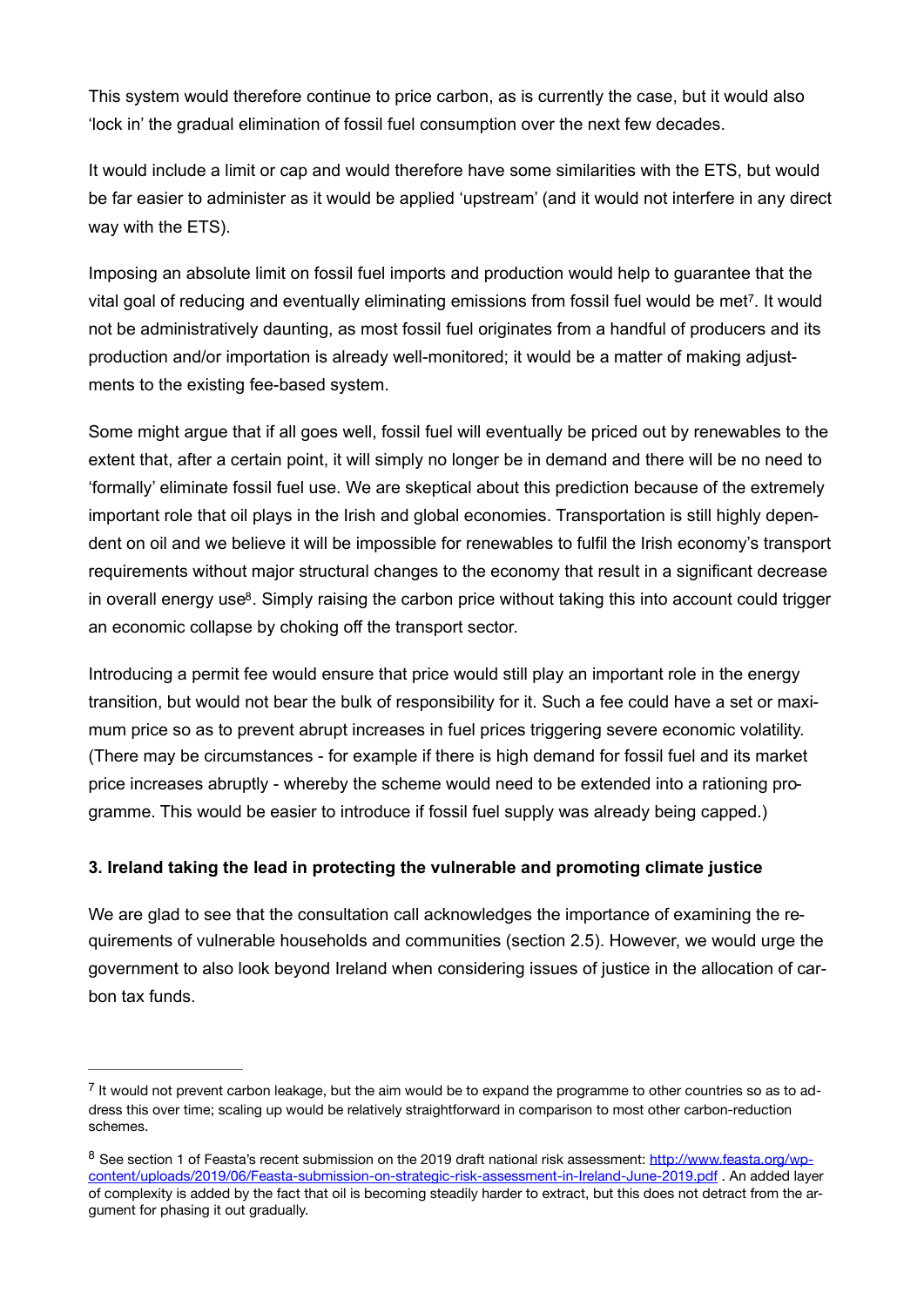<span id="page-4-2"></span>A carefully-designed carbon tax allocation programme could have international climate justice and equity built into it right from the start. One approach could be to establish a "climate justice part-nership" between Ireland and a Global South country of similar population<sup>[9](#page-4-0)</sup>. This would take into account the fact that the atmosphere is our collective responsibility and would reflect Ireland's long-standing sense of solidarity with low-income countries (and would probably also generate some positive press for Ireland). It would mean that Ireland would effectively be subsidising the energy transition of a low-income country.

Given the urgency involved and the fact that it would take time to set up such a partnership, the Irish government could unilaterally initiate the programme but set aside a portion of the revenue generated until it finds an appropriate partner. Once a partner had been found (after consultation with development charities and other knowledgeable advisors), the partners' share of the funding would be distributed; depending on the partner country's economic circumstances this may be better done in smaller installments at first, with some funds held aside for later (and Irish citizens would also receive a modest top-up to their funds, deriving from their own share of the revenue from the partner country).

<span id="page-4-3"></span>For such a programme to be coherent and truly just, the revenue from fees on both countries' fossil fuel production and imports would be split between them on a per-capita basis<sup>10</sup>. Since the low-income country would be using less fossil fuel than Ireland, this means that the 'carbon cheque' that Irish people receive would be significantly lower than would be the case if the programme was applied to Ireland alone.

This may seem a challenging idea to sell to the Irish public. Were it to be implemented there would clearly be a strong need for additional measures to support low-income Irish people, particularly those suffering from fuel poverty.

One source of additional revenue could be a levy on 'luxury' uses of carbon (e.g. on first class flight tickets and high-emissions luxury vehicle sales and rentals). This would be introduced so as to complement the 'core' carbon fee, in order to help address fuel poverty within Ireland and, in more general terms, provide extra support for those who will be most adversely affected by rising fuel prices.

We urge policymakers to note that if a climate justice partnership (or similar programme) is not implemented using a portion of carbon tax revenue, the relatively high per-capita carbon tax revenue

<span id="page-4-0"></span><sup>&</sup>lt;sup>[9](#page-4-2)</sup>Outline of a possible partnership between Ireland and a Global South country to eliminate fossil fuel consumption and promote climate justice: <http://www.capglobalcarbon.org/2017/08/11/submission-to-the-citizens-assembly/>

<span id="page-4-1"></span> $10$  Distributing this revenue in the low-income country would not be as daunting as one might imagine, as many Global South countries now have extensive experience with cash transfer programmes. See http://www.capglobalcarbon.org/ 2016/06/05/tackling-climate-poverty-and-inequality-together-managing-the-share-in-capglobalcarbon-on-a-globallevel/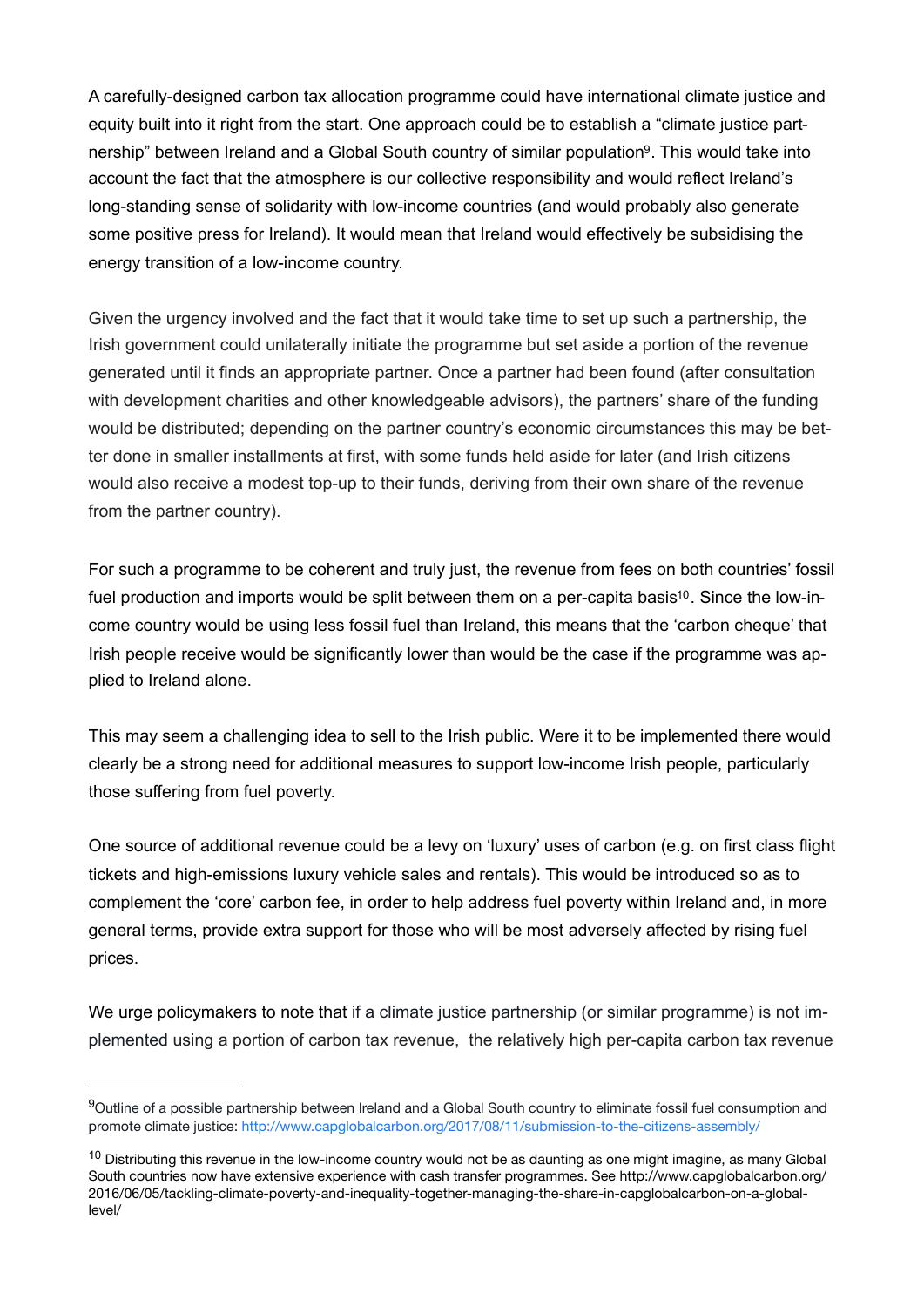in Ireland would effectively be ring-fenced (or 'enclosed') for the use of Irish people alone. This could lay Ireland open to charges of economic (and atmospheric) colonialism.

### **Additional comments regarding the 'framing' of emissions reduction in the consultation call**

## *(a) Any carbon fee or tax should be temporary in nature*

<span id="page-5-1"></span>We wish to draw attention to the fact that any carbon tax (or indeed, any programme for reducing emissions) ought always to be considered as *temporary* in nature - i.e., at a certain point the rev-enue from the carbon tax should fall to zero as there should no longer be any emissions<sup>[11](#page-5-0)</sup>. This may seem self-evident, but often appears to be overlooked by analysts. For example, we are concerned at some of the wording of the consultation call, including the following passage from page 3:

*"….it may be expected that at higher rates of Carbon Tax persons and businesses will be incentivised to switch to less carbon intensive technologies. Other things being equal, this suggests that the additional revenue received for every €5 increase in the Carbon Tax rate may reduce over time."* 

The implication is that if the carbon price is sufficiently high, the revenue 'may reduce over time' in relative terms*.* This is worryingly unambitious. To use Greta Thunberg's analogy, it is akin to putting out a fire in a small bedroom while the bulk of the house is still in flames and the fire is spreading elsewhere.

If emissions are eliminated then it follows that a carbon tax will be *completely eliminated in absolute terms,* within a relatively short time span. As mentioned above, it is therefore very important not to lock in any kind of long-term dependency on revenue from this tax (for example, funding for infrastructure development). Indeed, if all goes well, the revenue will rapidly diminish, sooner rather than later.

## *(b) A wider vision is needed*

From reading the consultation call, one might have difficulty imagining that climate change is an existential crisis, and emissions elimination an urgent necessity. The call could be discussing VAT on sugar or tobacco - unhealthy but enticing products whose use the government might wish to discourage, but would not seek to eliminate altogether.

There is no mention in the call of risk or danger, or of the fact that time is short. For example, the references to 'offsets' (sections 1.13 to 1.15) seem to focus solely on potential changes to costs to

<span id="page-5-0"></span> $11$  If there is sufficient innovation in carbon storage then some emissions may still be possible, but this innovation cannot be counted on, and in any case, the emissions would need to be very modest compared to current levels. See for example https://www.washingtonpost.com/news/theworldpost/wp/2018/05/31/carbon-capture/? utm\_term=.bc83ed9ba317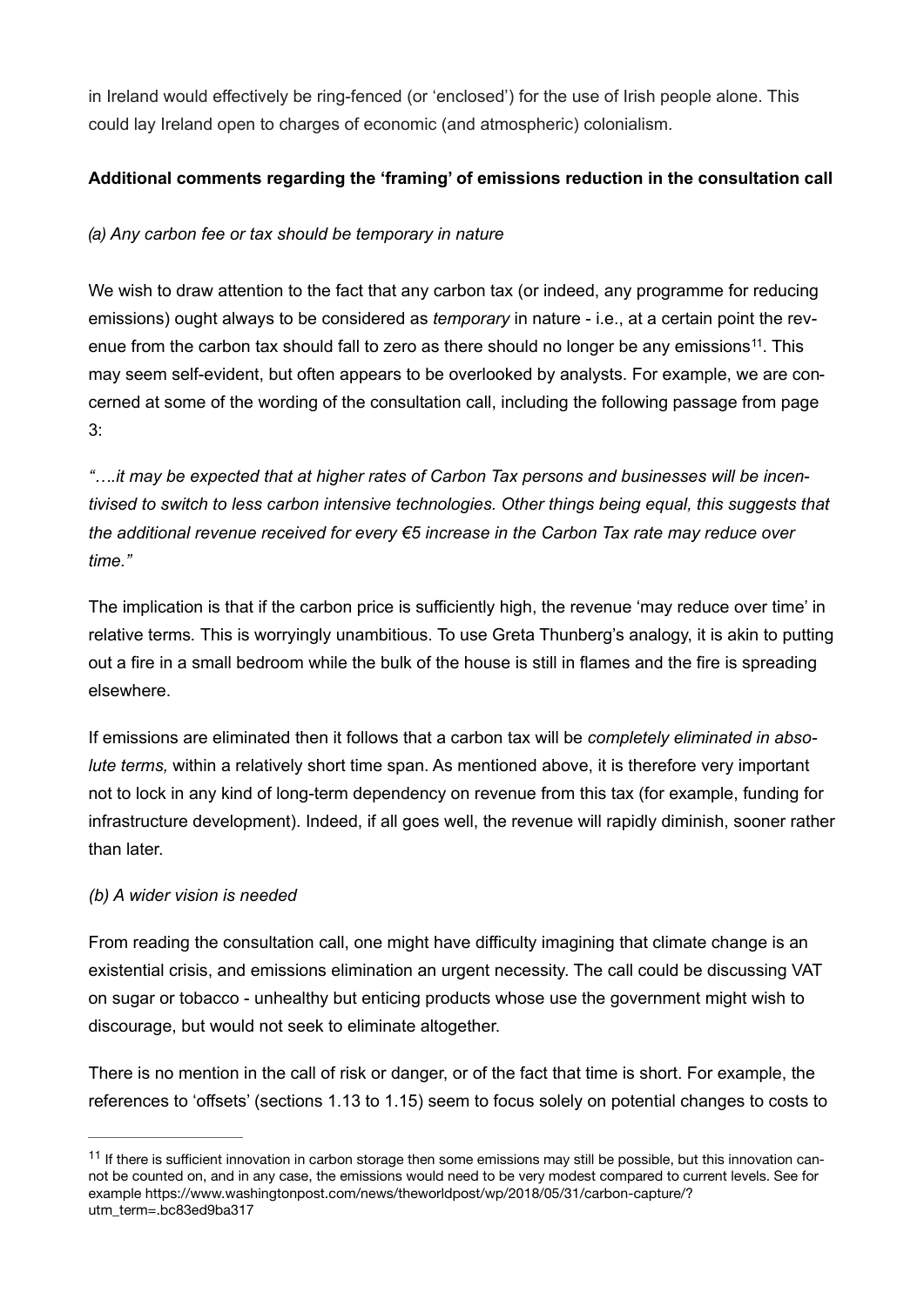the Exchequer (e.g. an increase in carbon tax leading to an increase in diesel-related rebate claims).

We are in an emergency situation, as the Oireachtas recently recognised, and yet at present, Irish businesses are still being subsidised for using diesel. This subsidisation is undermining emissions reduction and is therefore dangerous. We believe that the fact that increasing the carbon tax might have an unwanted side-effect of increasing this subsidisation should be setting off much louder alarm bells.

We are glad to see recognition in the interdepartmental Climate Action Plan 2019 that a far wider vision is needed to eliminate fossil fuel use in Ireland. We would urge individual Departments, including the Department of Finance, to ensure that this is well reflected in their own policymaking. Fossil fuel elimination will require close cooperation with other Departments so as to enable widespread changes in infrastructure, taxation and overall economic planning in order to render businesses (and households) less reliant on high levels of transportation and other high-carbon activity for remaining financially viable.

Any subsidies aimed specifically at businesses should assist them in transitioning to cleaner transportation methods (as well as retrofitting buildings) rather than in propping up the existing dangerous system; however, as mentioned above, we wish to emphasise that *an emissions-free economy will by its nature include significantly less transportation than our present one does, and this needs to be accepted and taken into account in policymaking<sup>[12](#page-6-0)</sup>. This is further discussed below.* 

<span id="page-6-1"></span>Section 1.16, on 'fuel tourism', is perhaps the most troublingly phrased section of the call. To reiterate: we are in an emergency. 'Fuel tourism' is a form of carbon leakage in Ireland's 'favour' (albeit probably carried about by people who are largely ignorant of the damage it is causing). It is not viable.

## *(c) Growth, emissions, and the financial system*

According to the consultation call, the ESRI's research indicates that "although tax increases of this magnitude can help initiate decoupling in the link between carbon emissions and economic growth, tax changes alone will not be sufficient to meet our emissions target reductions" (section 1.20).

We are glad to see an acknowledgement that changes in carbon taxation will be unable to sufficiently reduce emissions by itself, with an implication that other measures will be necessary to bring this about (and one such measure, we argue, is the 'hard cap' on fossil fuel production and imports described in section 2 above).

<span id="page-6-0"></span><sup>&</sup>lt;sup>[12](#page-6-1)</sup> It is notable that a Swedish transport policymaker acknowledges the need to decrease the overall amount of truck haulage in Sweden in the article referred to under point 2 above: [https://www.thelocal.se/20190227/swedens-road-traf](https://www.thelocal.se/20190227/swedens-road-traffic-emissions-increased-in-2018-after-years-of-steady-decline)[fic-emissions-increased-in-2018-after-years-of-steady-decline](https://www.thelocal.se/20190227/swedens-road-traffic-emissions-increased-in-2018-after-years-of-steady-decline)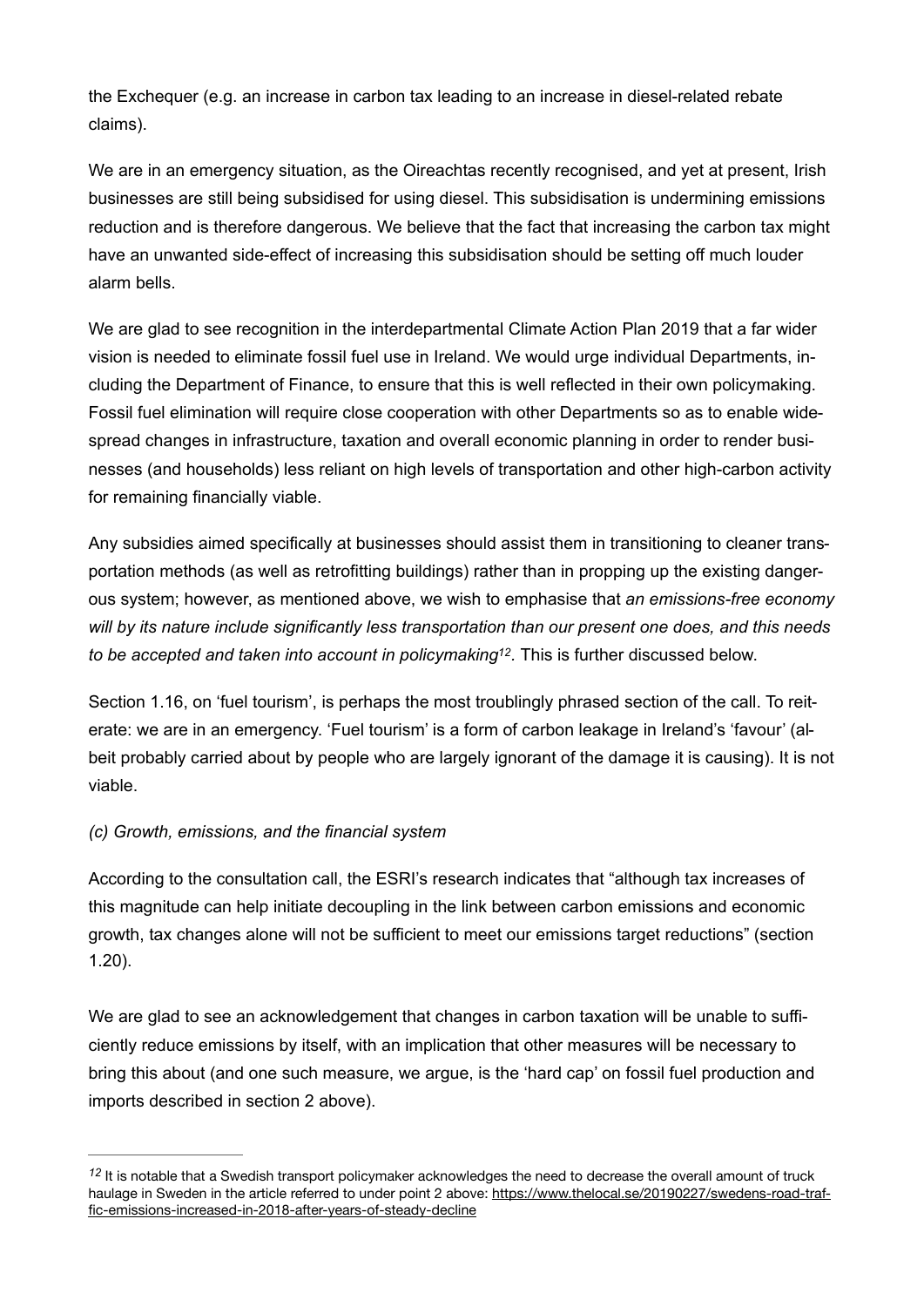However, we wonder if those carrying out the research have entirely thought through the likely results of implementing such measures, particularly since the call also refers to decoupling economic growth from emissions.

Despite a great many widely-broadcast claims by various governments and international agencies, the feasibility of decoupling economic growth from greenhouse gas emissions is highly questionable. Historically, links between fossil fuel use and GDP are extremely strong; claims of existing decoupling either refer solely to relative (i.e. not nearly sufficient) decoupling or use dubious accounting to come up with their figures<sup> $13$ </sup>.

<span id="page-7-4"></span>We urge policymakers to take into consideration the fact that to be viable, the future Irish economy will need to include significantly less (and less frenetic) transportation, shorter supply chains (particularly for essential goods), more concentrated housing and workplaces, and working schedules that can adjust to the requirements of renewable energy<sup>[14](#page-7-1)</sup>.

<span id="page-7-6"></span><span id="page-7-5"></span>We strongly question the widespread emphasis on growth as the ultimate goal for the economy for a great many reasons, environmental but also social<sup>15</sup>. We believe growth needs to be set aside as a goal for Irish economy and society, and genuine progress indicators, which include wellbeing, should take its place. A widespread programme of awareness-raising and education would be advisable to accompany such a shift in emphasis.

<span id="page-7-7"></span>A decoupling of the financial system from economic growt[h16](#page-7-3), along with strong measures to reduce emissions, would be far more advisable and feasible than any attempt to decouple greenhouse gas emissions from growth. In the case of Ireland, this 'finance-growth' decoupling would be

See also an interview with Professor Clive Spash in the April 2019 Feasta podcast:

http://www.feasta.org/2019/03/15/beyond-the-obvious-novel-podcasts-for-enquirers/

<span id="page-7-2"></span><sup>[15](#page-7-6)</sup> https://www.theguardian.com/politics/2018/sep/16/the-eu-needs-a-stability-and-wellbeing-pact-not-more-growth

<span id="page-7-0"></span>[<sup>13</sup>](#page-7-4) See for example<https://www.tandfonline.com/doi/full/10.1080/13563467.2019.1598964> and [https://olis.leg.s](https://olis.leg.state.or.us/liz/2019R1/Downloads/CommitteeMeetingDocument/164466)[tate.or.us/liz/2019R1/Downloads/CommitteeMeetingDocument/164466](https://olis.leg.state.or.us/liz/2019R1/Downloads/CommitteeMeetingDocument/164466)

<span id="page-7-1"></span>[<sup>14</sup>](#page-7-5) Renewable energy has a lower energy return on investment than fossil fuel - sometimes significantly lower - and is only intermittently available. Storage options for renewable energy exist, but are limited, and despite claims to the contrary there is little likelihood that new technology will improve storage. The economy therefore needs to adapt to a renewables-based pace of activity, and this will result in significant economic contraction during the transition period, hopefully followed by the establishment of a 'steady state' economy. See for example [https://www.resilience.org/sto](https://www.resilience.org/stories/2018-11-21/the-limits-of-renewable-energy-and-the-case-for-degrowth/)[ries/2018-11-21/the-limits-of-renewable-energy-and-the-case-for-degrowth/](https://www.resilience.org/stories/2018-11-21/the-limits-of-renewable-energy-and-the-case-for-degrowth/) and [https://www.lowtechmagazine.com/](https://www.lowtechmagazine.com/2017/09/how-to-run-the-economy-on-the-weather.html%23more) [2017/09/how-to-run-the-economy-on-the-weather.html#more](https://www.lowtechmagazine.com/2017/09/how-to-run-the-economy-on-the-weather.html%23more)

<span id="page-7-3"></span><sup>&</sup>lt;sup>[16](#page-7-7)</sup> We are referring here to the financial system's dependency on credit demand in order for new money to be introduced into the economy. Studies have indicated that credit demand is closely linked to economic growth (see for example <https://voxeu.org/article/credit-demand-supply-and-conditions-tale-three-crises>). This problem could be addressed by allocating the responsibility for introducing new money into the economy to publicly accountable institutions, and ensuring that the money is debt-free. This approach is discussed here: https://www.ft.com/content/ d27b000e-6810-11e8-8cf3-0c230fa67aec , https://sovereignmoney.eu

<sup>,</sup> https://www.greattransition.org/publication/money-for-the-people , and https://www.opendemocracy.net/en/opendemocracyuk/just-money-introduction/